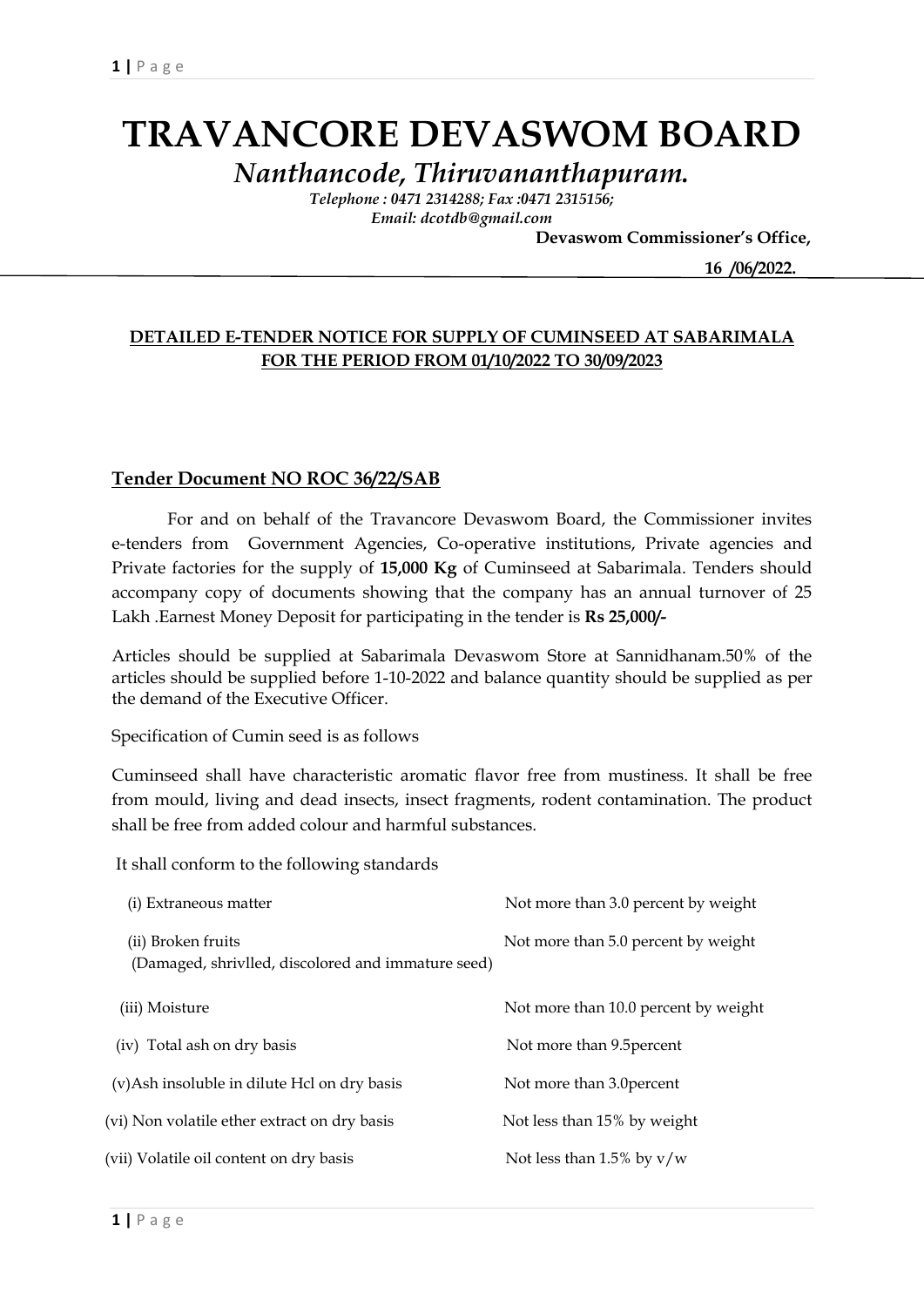(viii) Proportion of edible seeds other than cuminseeds Absent

(ix) Insect damaged matter  $\blacksquare$  Not more than  $\mathcal I$  by weight.

## **GENERAL CONDITIONS**

- 1.1 The food item shall conform to the standards prescribed in the Food Safety & Standards (Food Products Standards and Food Additives)Regulations,2011(REG:2.9.8).
- 1.2 The entire lot will be rejected if the above condition is violated and penal provision will be invoked as decided by the Commissioner of Food Safety, Kerala, to such violation.
- 1.3 The supplier shall liable to be prosecuted under the Food Safety &Standards Act, 2006,if standard variations are noted from those prescribed under the Food Safety & Standards, Food Products standards and Food Additives Regulations, 2011.
- 1.4 The payment will be released only to those suppliers who supply raw materials which conform to the standards under the Food Safety &Standards (Food Products Standards and Food Additives)Regulations, 2011
- 1.5 The supplier should submit an Analysis Certificate from an accredited laboratory along with every lot supply
- 1.6 The supplier should have a valid **FBO/PFA/FPO/FSSAI** license issued by the competent authority.
- 1.7 The tenders submitted by the defaulters on earlier occasions in contract with the TRAVANCORE DEVASWOM BOARD will not be considered. The tenderer shall submit an affidavit along with the tender swearing that he is not a defaulter to the TRAVANCORE DEVASWOM BOARD on any earlier occasion.
- 1.8 The Cuminseed should be packed only in bags conforming to the standards of Food Safety. The name of the supplier and the month and year of packing should be mentioned on the bag. The bags should be of good quality and contain inner coating or having double layer so that Cuminseed can be preserved for long period without any contamination and not affected by humidity.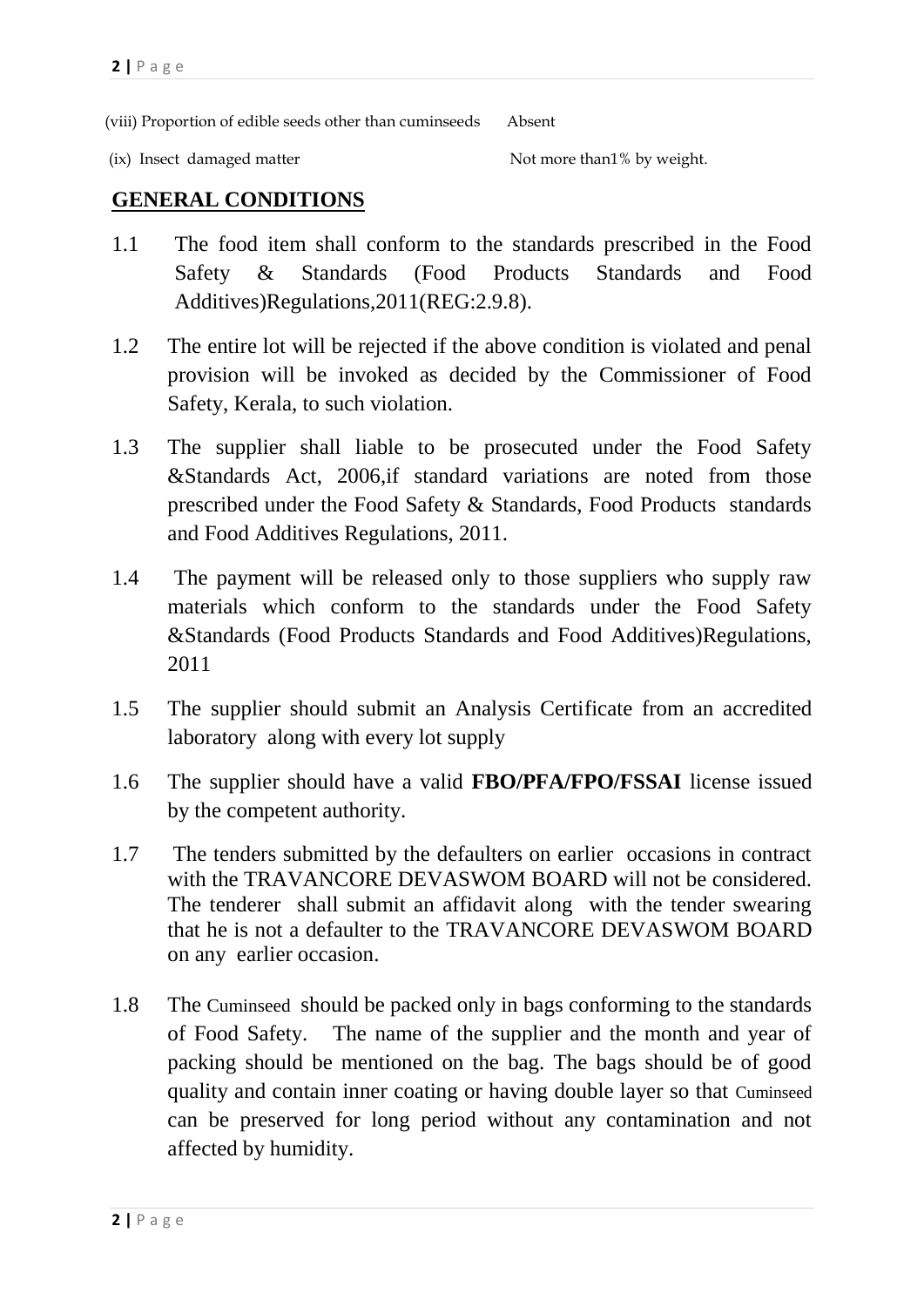- 1.9 The suppliers should furnish the weight of the lorry load from the Weigh Bridge situated at Pampa and also furnish the Quality Certificate from accredited analytical laboratory for each load in addition to the test at Pampa.
- 1.10 The payment will be made only for the weight of the article excluding the weight of the bag.
- 1.11. The rates quoted should be inclusive of taxes, freight up to the respective designation, loading and unloading charges and all other expenses.
- 1.12. In case the contract is awarded, Bank Guarantee for an amount equivalent to 10% of the total value of the articles to be supplied and valid for one year will have to be produced as security for satisfactory fulfillment of the contract at the time of executing the Agreement.
- 1.13. Necessary agreement should be executed with the Devaswom Commissioner Travancore Devaswom Board within the stipulated time.
- 1.14. Negotiation Shall only be conducted with the lowest tenderer who full fills the prescribed pre-qualification criteria's.
- 1.15. No compromise in the quality of the articles will be allowed. **In case ,the samples contain health hazardous elements like tetrazine ,stringent action will be taken against the Firms submitting those samples, as recommended by the Commissioner of Food Safety, Kerala.**
- 1.16. The Tenders should be submitted through online on or before 05.00 P.M on 04.07.2022 . The Tenders will be verified at 11.00 A.M on 06.07.2022
- 1.17. The Tenderers should submit four kilograms of samples at the time of tender verification to the Office of the Devaswom Commissioner.
- 2.17. The Tenders submitted by those who were defaulters in the previous years will not be considered.
- 1.18. The bidders should have the necessary portal enrolment with their own Digital Signature Certificate.

1.20. If any tenderer withdraws from his tender before the expiry of the period fixed for keeping the rates firm for acceptance, the Earnest Money if, any, deposited by him will be forfeited to the Board and such other legal actions will be taken against him as the Board thinks fit.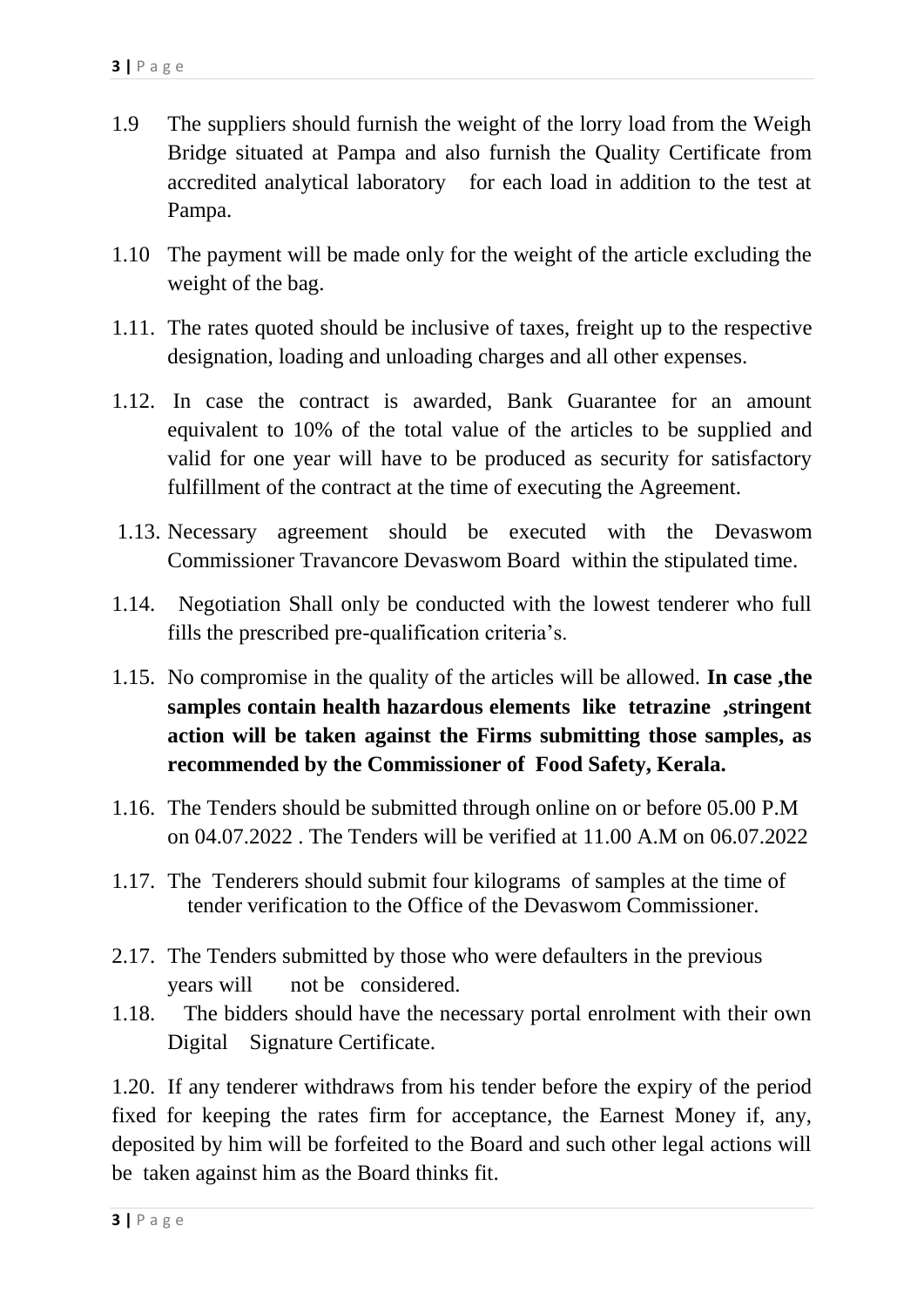1.20. In case where a successful tenderer, after having made partial supply fails to fulfill the contract in full, all or any of the materials not supplied may at the discretion of the Board, be purchased by means of another tender/ quotation or by negotiation or from the next higher tenderer who had offered to supply already and the loss, if any, caused to the Board shall thereby together with such sum as may be fixed by the Board towards damages be recovered from the defaulting tenderer.

1.21. Any sum of money due and payable to the contractor (including security deposit returnable to him) under this contract may be appropriated by the Purchasing Officer or the Board or any other person authorized by the Board and set off against any claim of the Purchasing Officer or the Board for the payment of a sum of money arising out of or under any other contract made by the contractor with the Purchasing Officer or the Board or any other person authorized by the Board. Any sum of money due and payable to the successful tenderer or contractor from the Board shall be adjusted against any sum of money due to the Board from him under any other contract.

1.22 Negotiation Shall only be conducted with the lowest tenderer who full fills the prescribed pre-qualification criteria's.

- 1.23.If there is only one tender, it will not be opened in the first instance.
- 1.24 The Travancore Devaswom Board reserves the right to cancel the tender or change the timing and quantity of the supply of goods, if the goods are not required, whole or in part, due to the unforeseen circumstances such as natural disaster or epidemics. The suppliers has no right to seek compensation in the event of such occurrence.

# **2. DETAILS OF PRE-QUALIFICATION CRITERIA FOR THE TENDERS, TIME AND SCHEDULE AND COST OF BIDDING DOCUMENT, EMD TO BE SUBMITTED BY THE BIDDER FOR PARTICIPATION IN THIS BID**

(a) Cost of tender document.-Rs1500/- through online

(b) Earnest Money Deposit –Rs 25,000 /-(Rupees Twenty Five Thousand only) through online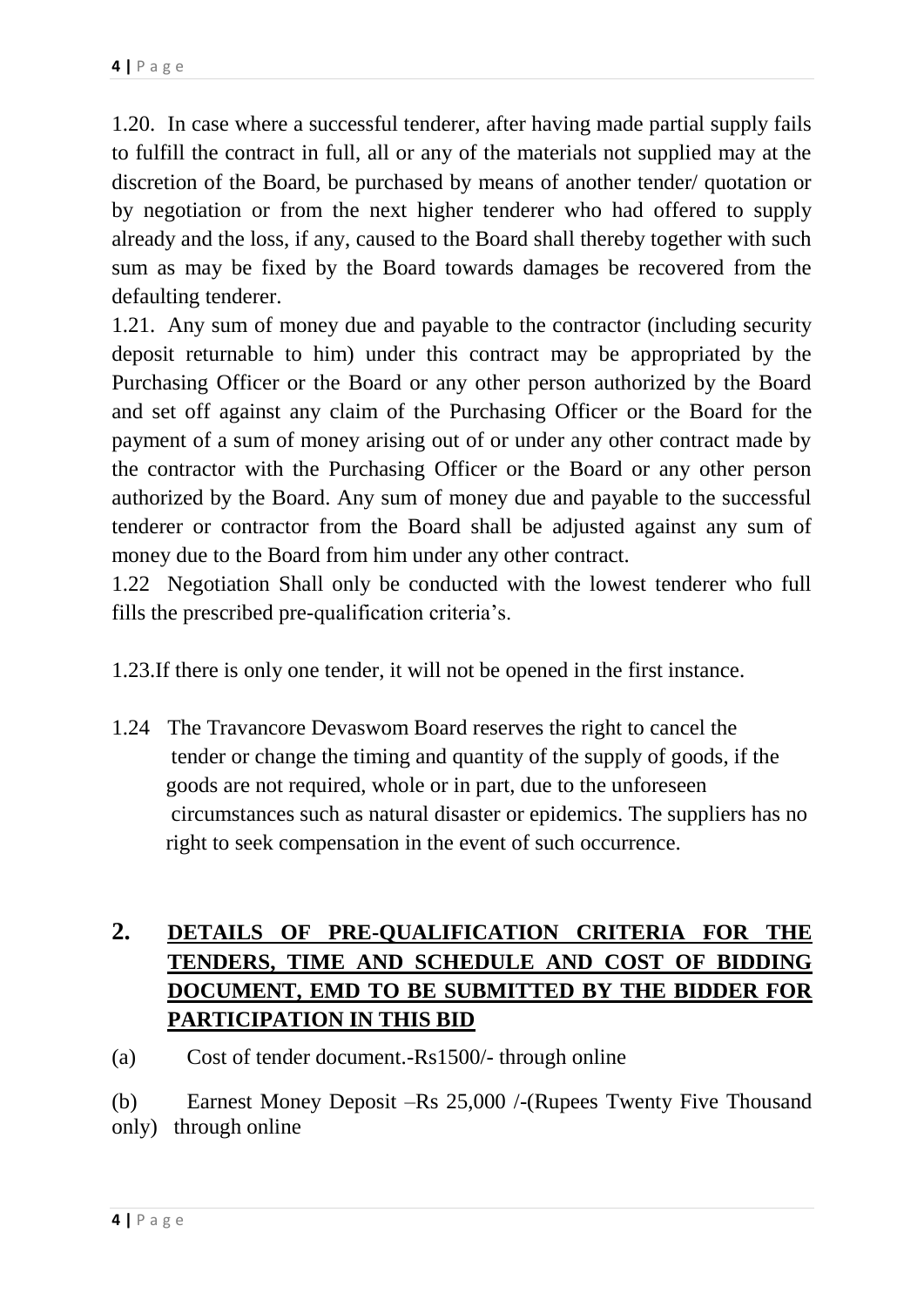- (c) Tender Closing date: *04.07.2022 at 05.00 P.M*
- (d) Tender Opening date: *06.07.2022 at 11.00 A.M*
- (e) Mode of submission of tender :Tender should be submitted through online in*'' www.etenders.kerala.gov.in''.*
- (f) Tender documents consisting of qualification information and eligibility criteria of bidders, Technical specification, schedule of quantities etc. are available in the web site **''www. etenders.kerala.gov.in''.**
- (g) Other details of tender documents are available in the website**''www.etenders.kerala.gov.in''.**

## **3.DOCUMENTS TO BE FURNISHED ALONG WITH THE TENDER**

*3.1 The* Cuminseed *Manufacturing Units should have proper valid license by the authority concerned for manufacturing/processing and storing of*  Cuminseed*, the copy of which will have to be furnished. In respect of Traders and processors a valid trading license as may be applicable for trading in*  Cuminseed*, a copy of which may be submitted.*

*3.2 Attested copy of the Audited Balance Sheet and Profit / Loss Account for the t three years duly certified by a Chartered Accountant if it is a own manufacturing unit. In case of a leased unit, the above documents of both the entities i.e. the lessor and the lessee will have to be furnished. In respect of Traders and Processors, the attested copy of the Balance Sheet and the Profit/ Loss Account for the last three years duly certified by a Chartered Accountant shall be submitted.*

*3.3 The applicants shall submit attested copy of the Income Tax Returns of last three years with a copy of PAN card attested by authorized signatory.*

*3.4 Attested copy of Certificate of Registration under Excise, VAT, State / Central SalesTax Act, Service Tax Act as applicable.*

- *3.5. Certificate showing the experience in the respective fields issued by the District Level Officers of the Industries Department of the State Government.*
- *3.6. A Passport size photo of the proprietor or the managing authority along with three specimen signatures duly attested by a Gazetted Officer or Notary Public.*

*3.7 An affidavit on Rs 200/- Non Judicial Stamp Paper and Notarized , regarding:*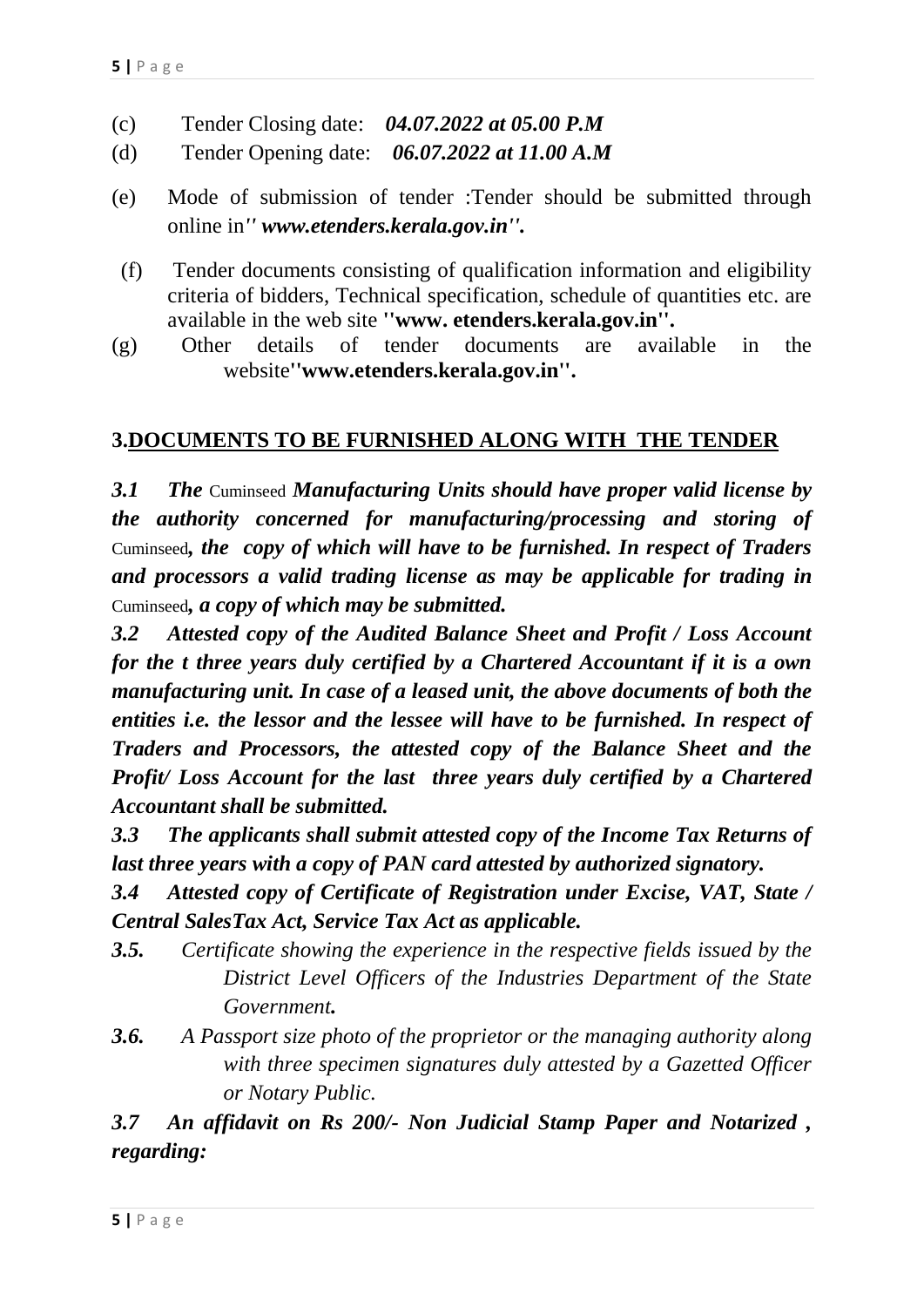*3.7(a). Not having been prosecuted for the violation rules / law under the Essential Commodities Act or any such others law or orders thereunder in any court of law.*

*3.7(b). Not having been black listed by any organization or Government for non-performance of contractual obligation.*

**3.8 In case of partnership firm or Co-operative or Corporate, the Cuminseed** *Manufacturing Units, Trading Firms and processing units should furnish a copy of the partnership deed or byelaw or Memorandum as the case may be. In case of partnership firms, the share holding pattern should be duly certified by the Chartered Accountant along with details such as name, age, education and experience of the partners. In case of Co operative / corporate body copy of letter of authorization of the Chief Executive or the authorized person to register and participate in the e-procurement/tender process should be furnished.*

*3.9 In case of supplier who has entered in to lease agreement with the*  **Cuminseed** *manufacturing Units, the copy of the legally registered lease agreement duly certified by the Charted Accountant shall be enclosed.*

*3.10 The* **Cuminseed** *Manufacturing Units, Trading firms should furnish letter of authority or power of attorney for having authorized the person to sign the documents on behalf of the firm or society or corporate body. Attestation of signature of such authorized signatory from the Bank where the firm is having its account is essential.*

*3.11 The address proof of the authorized signatory viz. Telephone bill/copy of Passport /Electricity bill/ voter ID proof/Aadhar Card should be submitted along with the application. The address proof in respect of the firm shall be either certificate of registration or certificate of incorporation issued by the authority concerned.*

*3.12. Bank Account details of the firm along with the IFSC code, Branch details and address shall be furnished in the letterhead of the firm.*

3.13. **Details of online payment are given separately in the Appendix attached with the tender document.** 

# **4. SPECIAL INSTRUCTIONS TO THE BIDDER FOR THE E-SUBMISSION OF THE BIDS**

4.1 Bidder should do the registration in the tender site http://etenders.kerala.gov.in using the option available. Then the Digital Signature Registration has to be done with the e-token, after logging into the site. The e-token may be obtained from one of the authorized certifying authorities such as SIFY/TCS/nCode.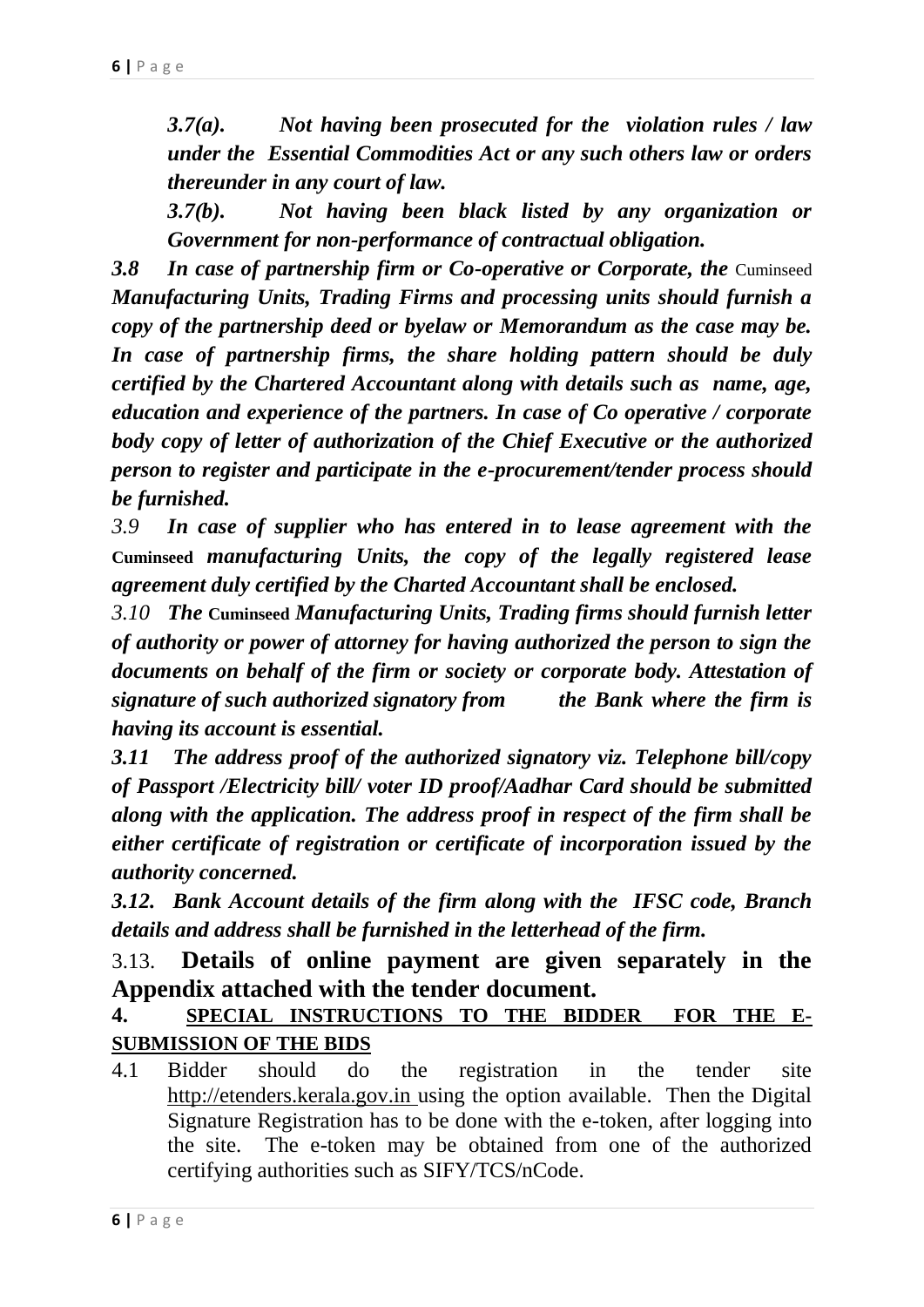- 4.2 If there is any clarification, this may be obtained online through the tender site or through the contract details. The Bidder should take into account the Corrigendum if any published If any before submitting the bids through online.
- 4.3 After the bid submission, the acknowledgement number given by the etendering system should be printed by the bidder and kept as a record of evidence for online submission of bid for the particular tender.
- 4.4 The Tender Inviting Authority (TIA) will not be held responsible for any sort of delay or difficulties faced during the submission of bids through online by the bidders.
- 4.5 The bidder should submit the bid documents by online mode through the site http://etenders.kerala.gov.in .
- 4.6 Each documents to be uploaded through online for the tenders less than 2 MB. If any document is more than  $\sum_{n=1}^{\infty}$  MB, it can be converted to rar/zip format and then the same can be uploaded. However if the file size is less than 1 MB the time for uploading transaction will be very fast. The total size of the documents in all the covers put up together, should be less than or equal to 12 MB.
- 4.7 The bidder should ensure that the bid documents submitted are free from virus and If the documents could not be opened, due to virus, during tender opening, the bid Is liable to be rejected.
- 4.8 The time settings fixed on the server side are displayed at the top of the tenders. It will be valid for all actions of requesting bid submission, bid opening etc, in the e-tender system. The bidders should follow this time schedule during bid submission.
- 4.9 All the data being entered by the bidders would be encrypted using PKI encryption techniques to ensure the secrecy of the data. The data entered will not be viewed by authorized persons during bid submission and not be viewable by any one until the time of bid opening. The submitted tender documents become readable only after the tender opening by the authorized individual.
- 4.10 The confidentiality of the bids is maintained since the secured Socket Layer 128 bit Encryption technology is used. Data storage encryption of sensitive field is done.
- 4.11. Tenders received online with the remarks that there is " EMD FAILURE" will not be accepted. Care should therefore be taken by the Tenderers to ensure that thei EMD is submitted properly.

 Any doubt or queries in this regard may be forwarded to any of the following Email addresses.

**dcotdb@gmail.com sptdbvig@gmail.com www.travancoredevaswomboard.org**